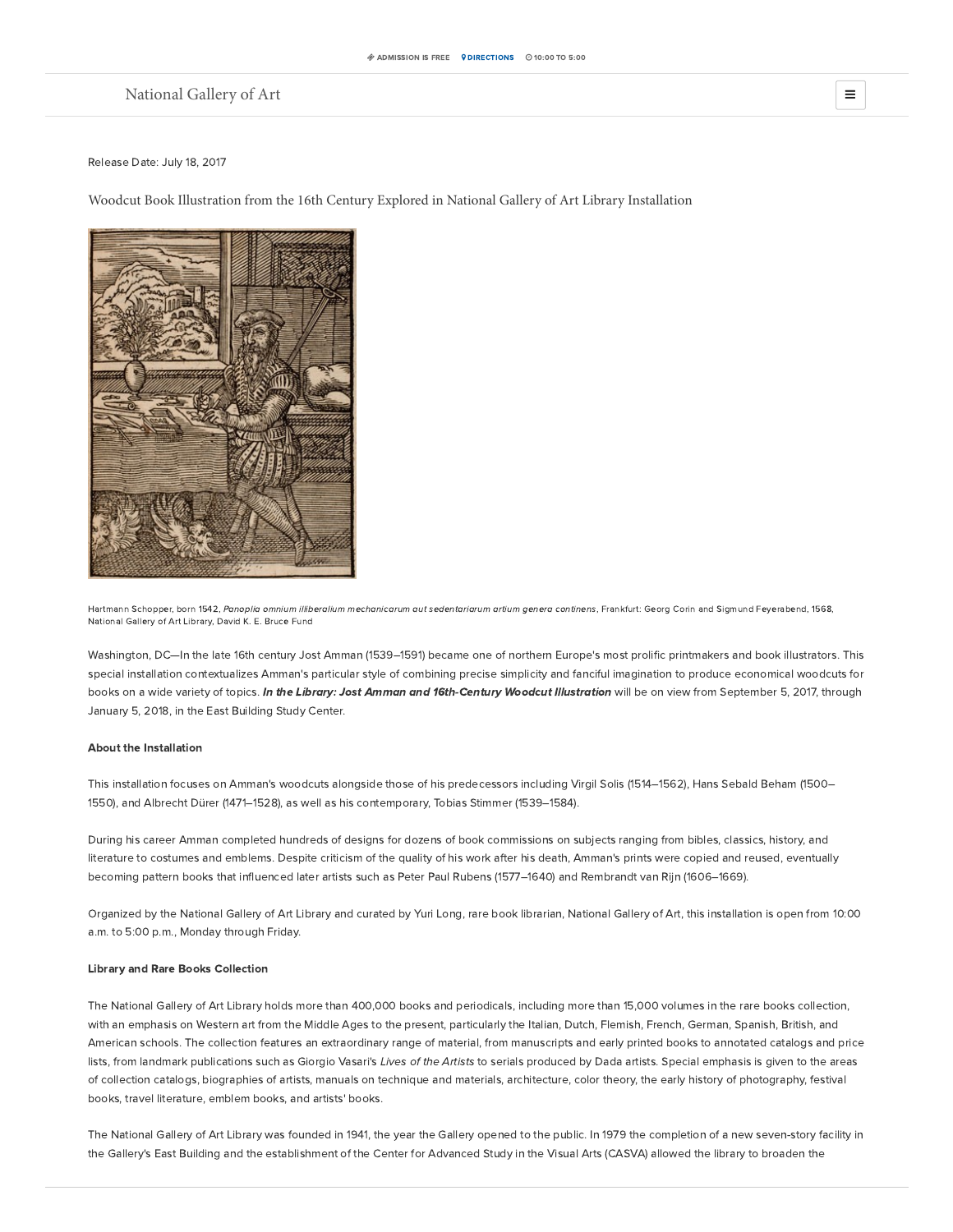purpose and scope of its collection. A major national art research center, the library serves the Gallery's staff, CASVA members, visiting scholars, and researchers.

To access the library, which is open Monday through Friday, visitors must make an appointment. Call (202) 842-6511 or email [refdesk@nga.gov](mailto:refdesk@nga.gov) for more information.

### Press Contact:

Laurie Tylec, (202) 842-6355 or [l-tylec@nga.gov](mailto:l-tylec@nga.gov)

## General Information

The National Gallery of Art and its Sculpture Garden are at all times free to the public. They are located on the National Mall between 3rd and 9th Streets at Constitution Avenue NW, and are open Monday through Saturday from 10:00 a.m. to 5:00 p.m. and Sunday from 11:00 a.m. to 6:00 p.m. The Gallery is closed on December 25 and January 1. For information call (202) 737-4215 or visit the Gallery's Web site at [www.nga.gov](https://www.nga.gov/content/ngaweb.html). Follow the Gallery on Facebook at [www.facebook.com/NationalGalleryofArt,](http://www.facebook.com/NationalGalleryofArt) Twitter at [www.twitter.com/ngadc](http://www.twitter.com/ngadc), and Instagram at <http://instagram.com/ngadc>.

Visitors will be asked to present all carried items for inspection upon entering. Checkrooms are free of charge and located at each entrance. Luggage and other oversized bags must be presented at the 4th Street entrances to the East or West Building to permit x-ray screening and must be deposited in the checkrooms at those entrances. For the safety of visitors and the works of art, nothing may be carried into the Gallery on a visitor's back. Any bag or other items that cannot be carried reasonably and safely in some other manner must be left in the checkrooms. Items larger than 17 by 26 inches cannot be accepted by the Gallery or its checkrooms.

For additional press information please call or send inquiries to: Department of Communications National Gallery of Art 2000B South Club Drive Landover, MD 20785 phone: (202) 842-6353 e-mail: [pressinfo@nga.gov](mailto:pressinfo@nga.gov)

Anabeth Guthrie Chief of Communications (202) 842-6804 [a-guthrie@nga.gov](mailto:a-guthrie@nga.gov)

### Subscribe to Our E-mail Newsletters

Stay up to date with the National Gallery of Art by subscribing to our e-mail [newsletters:](http://subscribe.nga.gov/subscription_form_ngart.cfm) Web, educators, family programs, fellowships/internships, films, lectures, music programs, and teen programs. Select as many updates as you wish to receive. To edit your subscriber information, please go to our subscription [management](http://subscribe.nga.gov/subscription_manage_NGart.cfm) page.

#### AVAILABLE PRESS IMAGES

#### Order Press [Images](https://www.nga.gov/content/ngaweb/press/2017/amman/images.html)

To order publicity images: Click on the link above and designate your desired images using the checkbox below each thumbnail. Please include your name and contact information, press affiliation, deadline for receiving images, the date of publication, and a brief description of the kind of press coverage planned.

#### PRESS KIT

#### Press Release

ONLINE RESOURCES

### [Exhibition](https://www.nga.gov/content/ngaweb/exhibitions/2017/in-the-library-jost-jmman-sixteenth-century-woodcut-illustration.html) Page

PRESS CONTACT

Laurie Tylec (202) 842-6355 [l-tylec@nga.gov](mailto:l-tylec@nga.gov)

Questions from members of the media may be directed to the Department of Communications at (202) 842-6353 or [pressinfo@nga.gov](mailto:pressinfo@nga.gov)

The public may call (202) 737-4215 or visit [www.nga.gov](https://www.nga.gov/content/ngaweb.html) for more information about the [National](https://www.nga.gov/content/ngaweb.html) Gallery of Art.